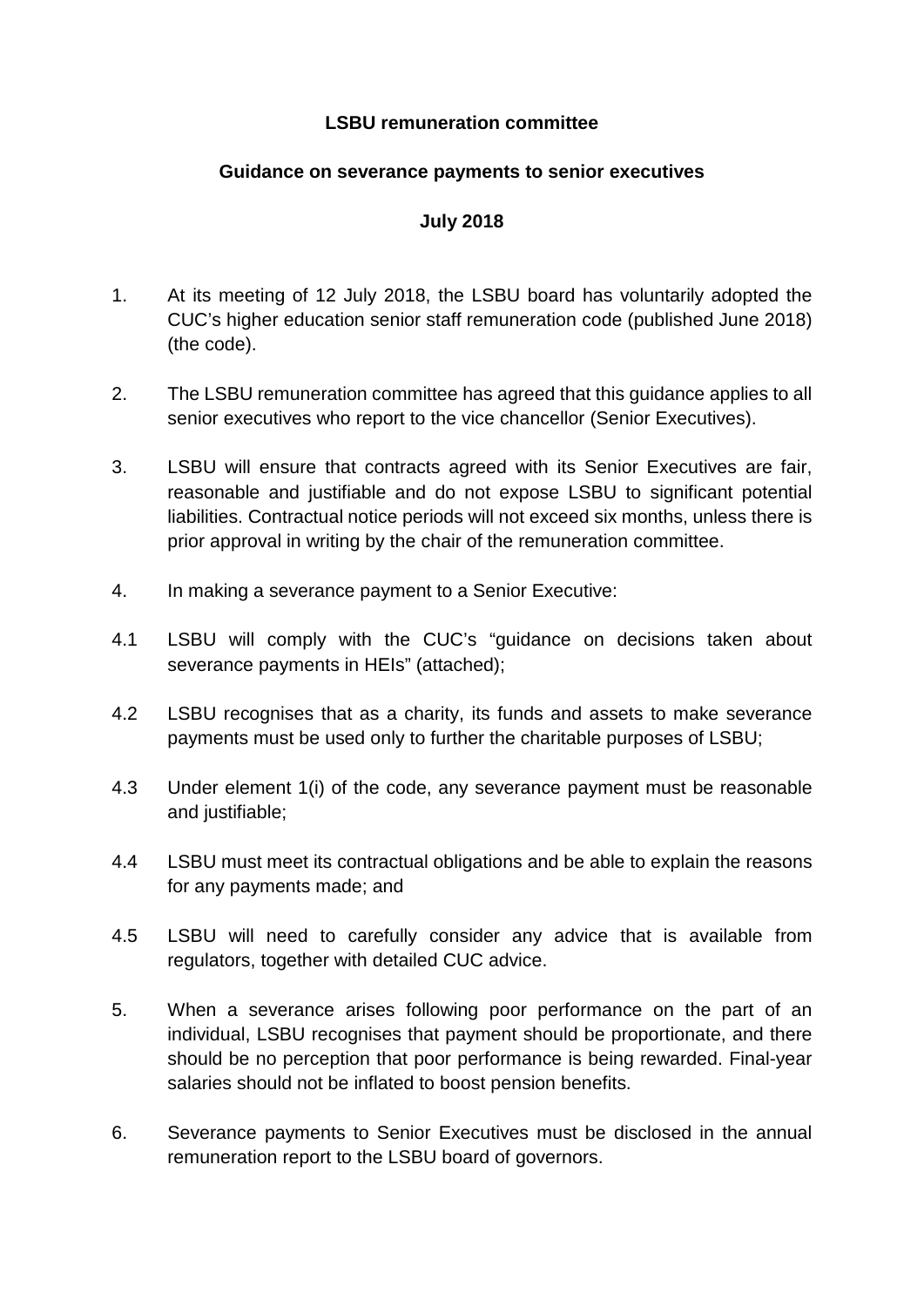7. Any severance arrangement covered by this guidance must be approved in writing by the chair of the remuneration committee prior to execution of any settlement agreement.

> *Governance team 29.6.18*

*Approved by the Remuneration Committee on 12 July 2018*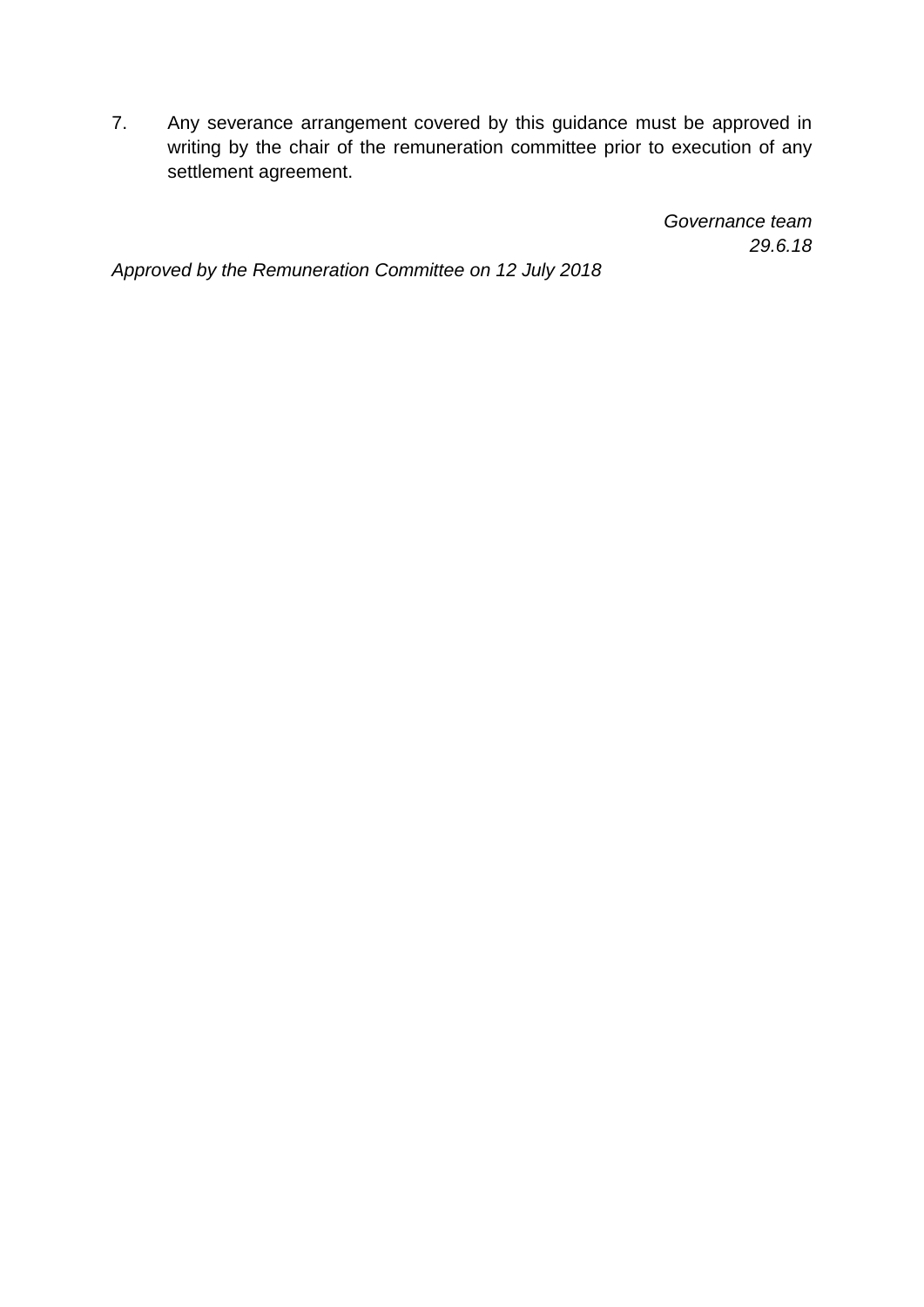# Guidance on Decisions Taken about Severance Payments in HEIs



- **1.** There is significant student and public interest in the remuneration of heads of higher education institutions (HEIs) and in the severance payments and packages received by those vacating such positions. Student interest has grown as the funding of higher education (HE) has moved increasingly from government grants to tuition fees. There is also considerable press interest in these matters, with HEIs and other charities being challenged and held to account for the levels of pay for their chief executives. This interest poses questions over the proper use of funds and assets and may impact on the reputation of individual HEIs and the HE sector as a whole.
- **2.** In response, the CUC has published an HE Senior Staff Remuneration Code. This document sets out guidance to support governing bodies in their determination of remuneration and severance payments to heads of institutions (HoIs) and staff earning over £100,000.
- **3.** For those HEIs that are also charities, the governors (who are the trustees of the charity) must use charitable funds and assets only to further the charitable purposes of their HEI. This duty applies to trustees' stewardship of all of the charity's funds and assets – not just those that derive from public funds.
- **4.** Appropriate severance payments require three key elements namely that there is:
	- **I.** a reasonable, appropriate and justifiable amount;
	- **II.** procedural fairness; and
	- **III.** transparency and accountability.

Each of these elements are underpinned by several supporting principles.

### **Element I – A reasonable, appropriate and justifiable amount**

- **5.** In making severance payments, institutions must meet their contractual obligations and be able to explain the reasons for any payments made. HEIs will need to carefully consider any advice that is available from regulators. Remuneration Committees have specific responsibilities in this area: in particular, ensuring that contracts agreed with senior post holders are fair, reasonable and justifiable and do not expose the institution to significant potential liabilities. For example, HEIs must be able to explain notice periods of more than six months.
- **6.** Severance payments must consider matters of equality, diversity and inclusion with a view to ensuring that there are no biases based on gender, or other protected characteristics with regard to any payments made.
- **7.** An HEI considering severance payments needs to ensure that it is being fair and equitable in its decision making about different groups of staff.
- **8.** Enhancements to severance packages should not as a rule be provided out of public funds. For those HEIs that are charities, governing bodies must be mindful that non-public funds are assets of the charity and should therefore ensure that the use of these assets to make severance payments is in accordance with the use of charitable funds only to further the HEI's charitable purposes.
- **9.** Governing bodies may also wish to consider the outcomes of the government's consultation on reforms to public sector exit payments.**¹**
- **10.** When a severance arises following poor performance on the part of an individual, payment should be proportionate, and there should be no perception that poor performance is being rewarded. Final-year salaries should not be inflated to boost pension benefits.

**¹** HM Treasury (2016) [Reforms to public sector exit payments: response to the consultation.](https://www.gov.uk/government/uploads/system/uploads/attachment_data/file/555304/reforms_to_public_sector_exit_payments_consultation_response.pdf)